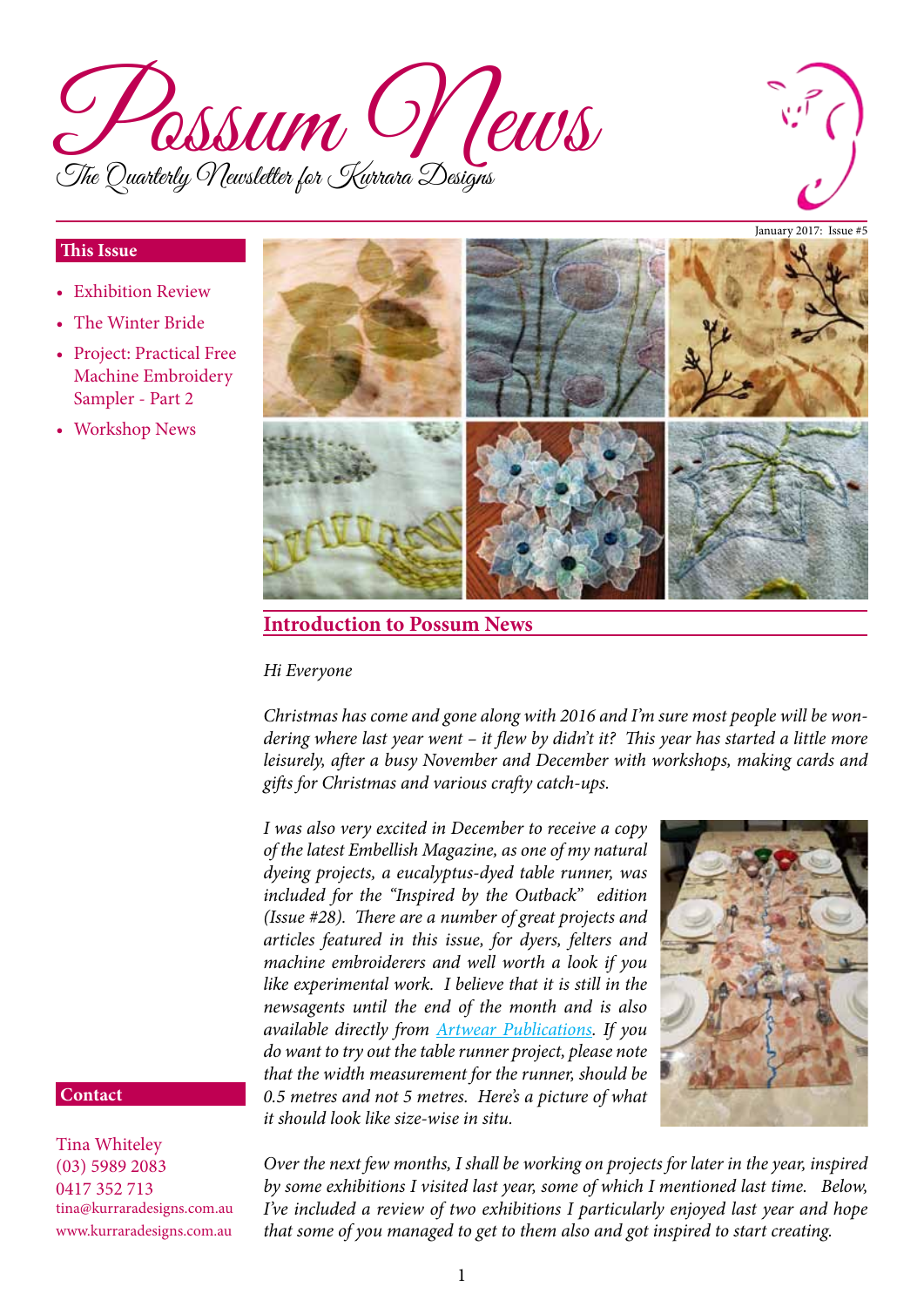*Also in this issue, I've explained how I made the Winter Bride display for our PAS studio foyer exhibition just before Christmas, as I've had quite a few intrigued people scratching their heads, asking how it was done.*

*Following on from last time, I've included some more ideas for free machine stitching, using zig zag stitch, and hope to post a related project tutorial for you shortly on the website.*

*Workshops coming up include an extra beginners' natural dyeing two day workshop for those of you who missed out last year. It will be another chance to come along next month and enjoy working with a range of colourful plants, having fun with lots of experimental bundles.* 

*The Procion dyeing workshops will continue from February through to the end of April, making the most of the sunny days in the garden, creating lots and lots of colourful fabrics ready for quilting and other projects. There are still some spaces available if you are interested in learning more about colour mixing, matching and printing. Details of all workshops are listed at the end of this newsletter.*

*I wish you all a very happy and healthy 2017 and hope all your creative wishes are fulfilled.*



### **Exhibition Review**

I love going to art and<br>textile exhibitions and<br>shows and whenever I<br>get the opportunity, I try textile exhibitions and shows and whenever I get the opportunity, I try and reserve a whole day to really savour the experience. They provide the perfect opportunity to spend time alone or with like-minded friends to learn more about what excites and interests you. They provide an insight into new worlds and also give you an up close and personal experience to interact with the work and thought processes of other artists, from past and present.

Even if you don't always like all the exhibits on display, you can always take away something positive from an exhibition that can help you creatively down the track. It might be that it helps you to focus on the type of work you want to produce. It might encourage

you to be more analytical of the creative process and become more professional in the construction and presentation of your own work. It may engender a range of ideas which inspire you to produce a new body of work. It may also help you with problem solving in your own work, as you can see how other artists have tackled a project and whether they were successful in their resolutions.

If nothing else, an exhibition is usually an event which provokes some sort of emotional reaction, whether it's one of joy at the beauty of the work in front of you, or disapproval of something that shocks you, depending on your art preferences and life experiences. If you can remain open-minded and consider what each piece says to you, then it will be a very worthwhile and influential experience, which can stay with you for a long time.

One of the exhibitions I went to in the latter half of last year, was the "Making the Australian Quilt" Exhibition at NGV Federation Square. Sadly, the exhibits are no longer on display, but I thought it was a worthwhile exhibition to write about, as I was so impressed with the number and variety of quilts on show. The exhibition documented the period between 1800 – 1950. It was informative from a social, historical and aesthetic point of view and featured a wide range of quilting styles and construction techniques, most of which are still in use today.

There were medallion quilts constructed of large and small square blocks in bright and

colourful floral chintzes. Some were made using the appliqué technique of broderie perse to highlight the floral fabrics and motifs. Many quilts were traditionally pieced in geometric shapes, such as log cabin or tumbler blocks, triangles, squares and hexagons. One of my



favourite geometric quilts comprised thousands of tiny paper-pieced hexagons. Each of the individual hexagons that made up the larger ones, were no bigger than a centimetre across. I would never in a million years have the patience, nor the eyesight to sew such a quilt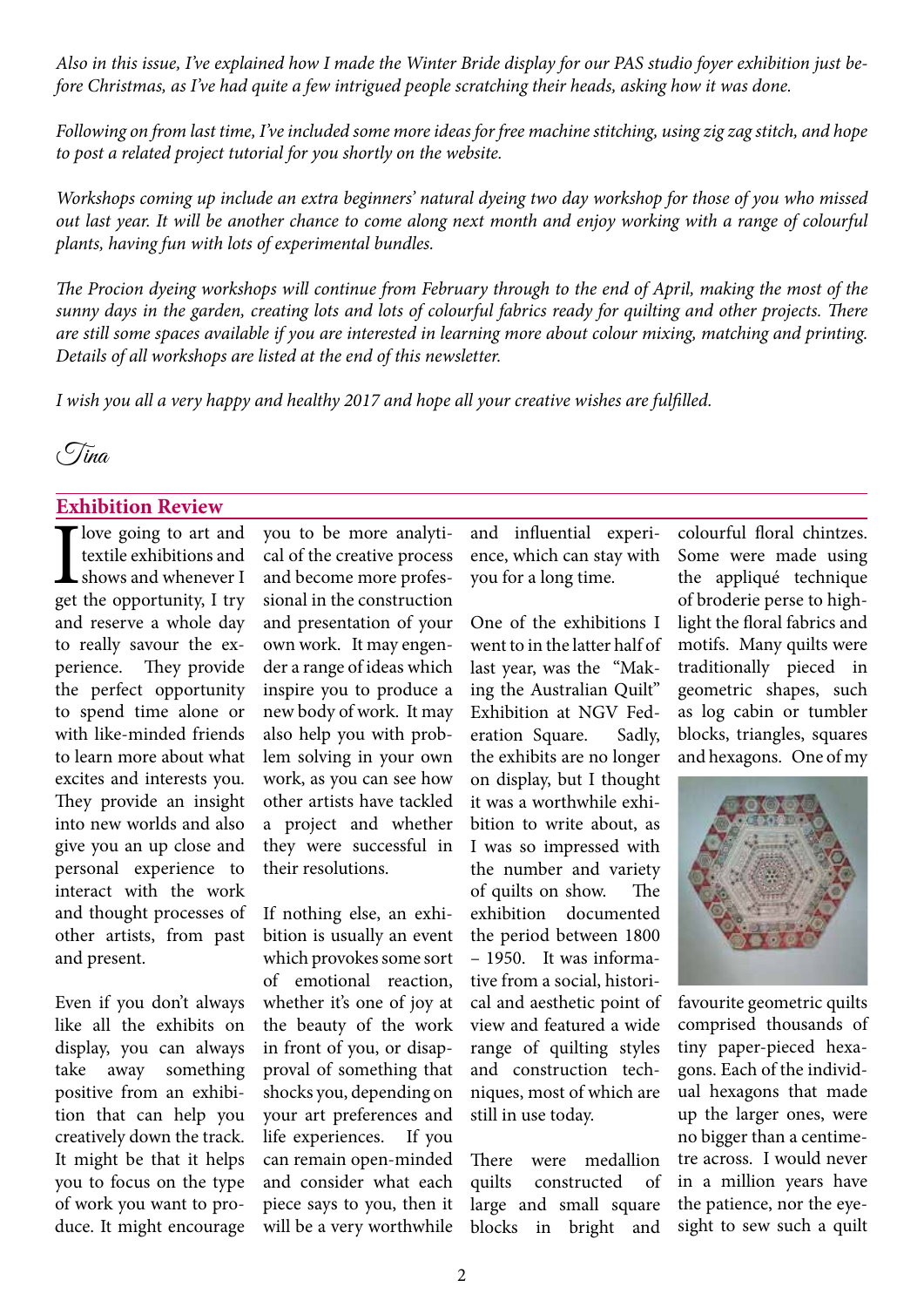by hand, but I so admire Prudence Jeffrey, the lady who did in 1857!



Some quilts comprised of large and small plain coloured cotton blocks, heavily embroidered with images and text. Others were akin to the more modern-looking and sumptuous crazy quilts, seen today, such as Marianne Gibson'sCrazy Quilt made in 1891, (pictured above) from a variety of scrap silks, cottons and velvets, heavily embellished with chenille, silk and woollen embroideries and stitch.

The depression years gave rise to a simpler type of quilt known as the wagga. Waggas were essentially make-do blankets using whatever suitable materials were available at the

time; from furs, to grain sacks and old clothing, such as woollen cardigans, dresses and suits, as well as old worn blankets that had seen better days and could be recycled. The wagga pictured below left was made by Lillian Head around 1930, using offcut scraps of suiting material and was one of many that were given away to those who were in need of them.

In various ways, all the quilts chart the assimilation of the early settlers into the Australian way of life. Designs and patterns which initially reminded the makers of the comforts and fashions of home, gradually started to intermingle and become replaced with more Australian themes, as time went on. Some were made on the long voyages from Great Britain to Australia, to help pass the time or improve one's sewing skills, as in this example (below) of a sailor's tumbling block quilt made from tiny scraps of silk around 1846.





The famous Rajah quilt (so named after the ship they sailed on) was made by female convicts en route to Tasmania in 1841, thanks to sewing kits and patchwork instruction given to them before the voyage by the Prison reformer, Elizabeth Fry and ladies from her various charitable committees.

served. Some were displayed in competitions and exhibitions and some were used to raise money for good causes, such as the Westbury Quilt (below), completed by ladies of the Hampson family in 1903, depicting scenes from their life in Westbury, Tasmania, along with many images from Victorian Britain.



Rather like today, most of the quilts were made to be used and there were accounts of quilts being passed to various friends or family members who then passed them on to others. One hopes, for the sake of the maker, they were re-gifted as a cherished item rather than an unwanted one! Some quilts, were considered too precious to use every day, so they were wrapped up and stored and have been well-preSewn into the quilt is a message, wishing good luck to the winner of the raffle draw.

Although not all the quilts on display were visually beautiful, they all told a very personal story and it was easy to connect with them and appreciate the skill, time, and love that had gone into each one. In some way, each quilt served to give their makers courage, hope and fulfilment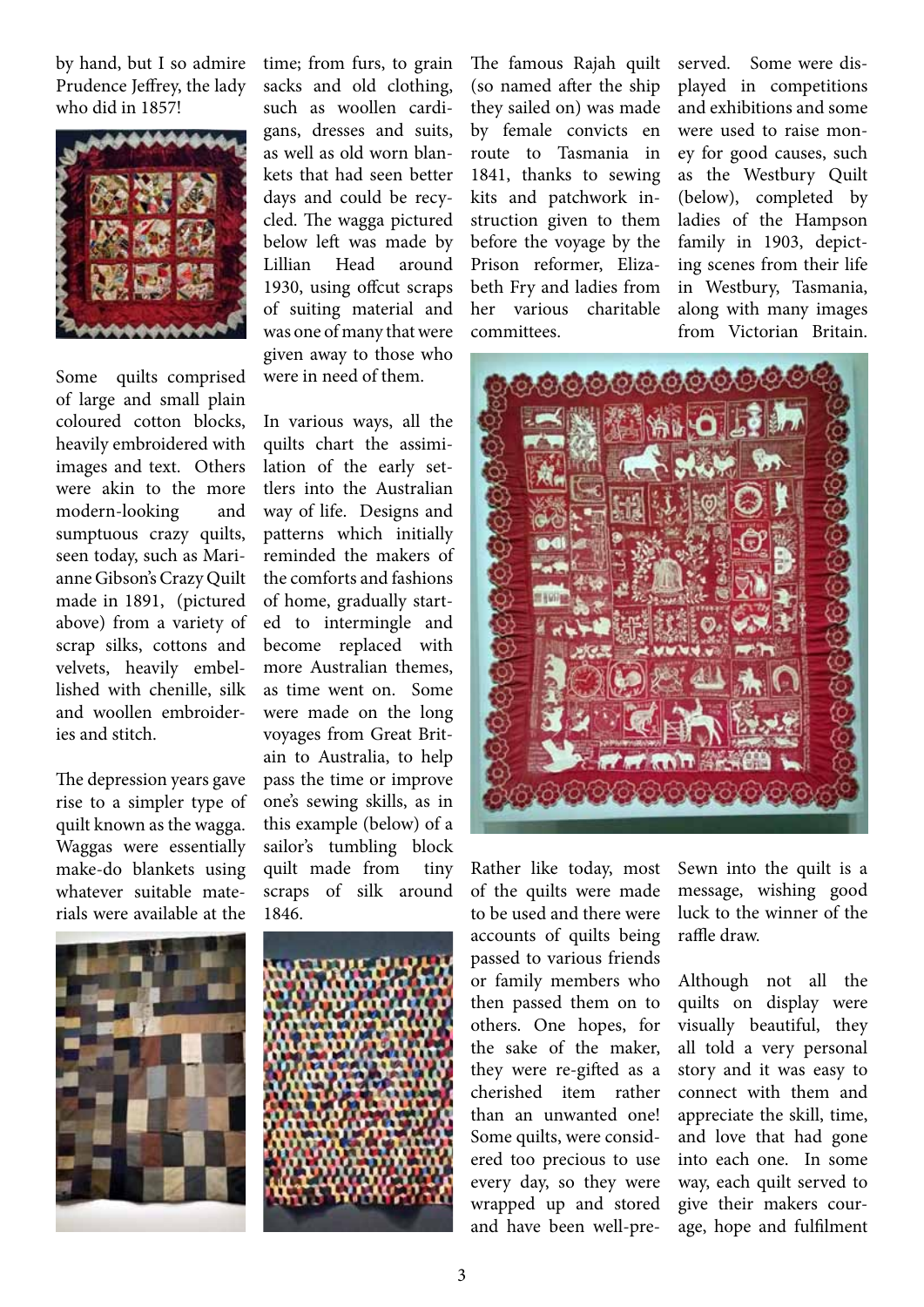during times of war and hardship and each bears witness to their makers' patience, tenacity and ingenuity. All of which still resonate today as the benefits of "slow stitching" are becoming more and more appreciated.

The other exhibition I wanted to share with you is The Italian Jewels - Bulgari Style. Still showing at the NGV Victoria until 29th January 2017. This is obviously not a textile exhibition, but nevertheless a good one for us stitchers, quilters and felters, as the elements and principles of art can be found throughout. As well as learning a lot about the origins of founder Sotiro Bulgari and his Italian jewellery empire, along with his very rich and (in)famous film star clients during the dolce vita or "Hollywood on the Tiber years", it is a very rich source of inspiration for ideas on design and colour.



Within all the glass cases, platinum and gold housings encase precious diamonds, sapphires, rubies and emeralds, as well as a rainbow of other brightly coloured semi-precious stones, such as turquoise, amethyst, tourmaline and peridot. The jewels have been fashioned into various striking and unusual designs for dazzling necklaces, spiraling watch bracelets and brooches, such as the French inspired "tremblant" brooches, so called because they quiver and sparkle profusely when the wearer moves.



The jewellery designs include insects, blossoms, serpents' bodies and heads, flower petals, leaves and vases. They are more naturalistic than geometric and the fluid shapes and cuts of the gemstones are deliberately used to accentuate or reinforce the design. As well as faceted diamonds and precious stones in the displays, there are also many cabochon cut gemstones. The two cuts result in different appearances of the stones. The former appears more transparent and brilliant, as it is geometrically cut (or faceted) on many sides or planes to reflect the maximum amount of light internally and externally, causing it to sparkle from all angles.



The cabochon rounded and polished cut produces a more opaque and smooth look, giving it a more milky or opalescent sheen. A cabochon gem gives height and dimension in the setting and provides an eye-catching chromatic and textural contrast to the faceted diamonds they sit next to.

A cabochon cut is more usually applied to a semiprecious stone, but Bulgari started to use it for the precious stones, such as emeralds, rubies and sapphires, which was quite an innovative step for its time and has now become his signature style. Apparently the stones were carefully chosen and set together in sophisticated arrangements, more for their overall chromatic impact than primarily for their monetary value, which I imagine was and still is rather substantial. As with a Rolls Royce, I expect that if one had to ask the price, one simply couldn't afford them! The coloured gems are in some pieces very bright and sparkly for dramatic contrast and in others quite pastel-like and subdued, resulting in a more harmonious and understated elegance. There are a number of breathtakingly beautiful necklaces on display highlighting the attributes of each type of cut in an array of gemstone colours. I really couldn't pick a favourite, as I loved them all and could have worn any of them – but only in my dreams!

There are larger pieces in the exhibition known as Melone, (Italian for melons) which appeared from the 1970s and were inspired by the earlier Art Deco make-up cases carried by the flappers. These small purses are spherical or oval-shaped, mostly made of yellow gold, with a gemstone clasp and sometimes decorated with diamonds or other gems and trimmed with a flamboyant tasselled cord for a handle. Each has a unique exterior that is highly patterned, smooth or textured, making it a very luxurious-looking and tactile object - per-



fect as an evening clutch bag.

Most of the necklaces on show are very elegant and sophisticated, but also featured are sautoirs or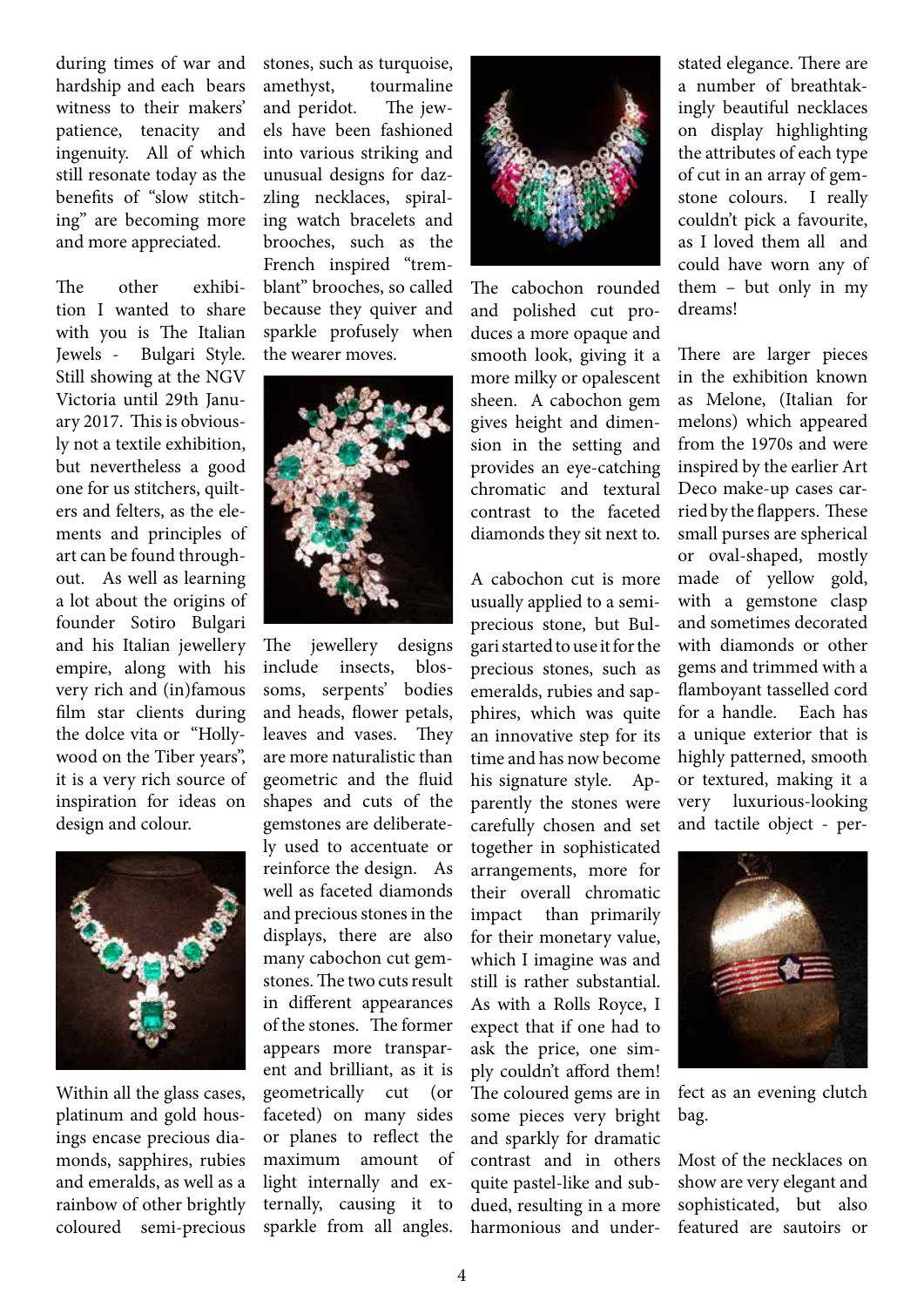

long pendant-style necklaces, which I thought were more "clunky". The word comes from the French "sauter", to jump, and describes an early loop or harness to help you jump into your

saddle. The original sautoirs featured ornate gold and corded chains with detachable pendants that could be used as alternative jewellery pieces in their own right. The Bulgari sautoirs are very 1970s in design and are again influenced by the geometric designs of the Art Deco period. I must admit, they were my least favourite pieces, as I found them very heavy and not very elegant, as there was too much yellow gold for my liking. However, I believe they were more experimental and designed to be fun and funky type pieces worn over maxi dresses. I am not sure if the pendants in these sautoirs were detachable, but the variation of regular and irregular shapes, settings and colours, in both the pendant and chain designs were amazing and very skilfully designed and crafted.

Inspired by these design ideas I hope to translate some of them into machined textile jewellery pieces. I doubt they'll be as sparkly as the originals, but for those of you who know my love for bling, you can be sure I'll be surrounded by all manner of glittery threads, fibres and beads to try and get close! I think it will be a fun exercise to work from my sketch designs, trying out lots of sample ideas with different types of materials and hopefully creating a new body of work in 2017.

# **The Winter Bride**



This project was in-<br>spired by a lovely<br>lady, Jillian Sch-<br>neider, who has created spired by a lovely lady, Jillian Scha range of stunning, colourful and highly textured felted mannequins. Our Peninsula Arts Society textile group decided it would be fun for everyone to do their own take on a mannequin for our studio foyer Christmas display and each of us who completed the project did so in our own preferred medium and style.

As I love free machine embroidery, I wanted to use that technique to make a costume that would fit a mannequin torso that I had been given a few years ago. It was sitting around in the garage waiting for some tlc to be showered on it!

My original design inspiration was the memory of early Christmases back in UK and the snow that used to be around at that time of the year (not so much now, as rain seems to have taken over from snow). Ideas of white glistening crystalline surfaces came to mind. Doing a bit of brainstorming and research, I thought of the flora associated with Christmas time, such as holly and poinsettias and then that led to thoughts about snow as a veil over everything. From there came the idea of the winter bride

## **Preparation of the mannequin**



I cleaned up the mannequin and managed to find enough panne velvet fabric to cover it from neck to top thighs so that it would give some grip to whatever was placed upon it. Stretching the velvet was quite a challenge, as it kept slipping from one side to the other, but using some wellplaced ladder stitches along the way, ensured it stayed put and didn't ride up the legs! Shaping the waist was the next challenge, but pulling the velvet very tight and

stitching it in place did the trick. Adding a petticoat to the mannequin would prevent the skirt from being too see-through.

## **Making the bodice and dress fabric.**



My first thought had been to make a short kimono style dress that would slip over the neck and hang down, but as I began to create the fabric, it seemed more suited to a fitted look. So I made the pieces in two parts, namely the bodice and the skirt.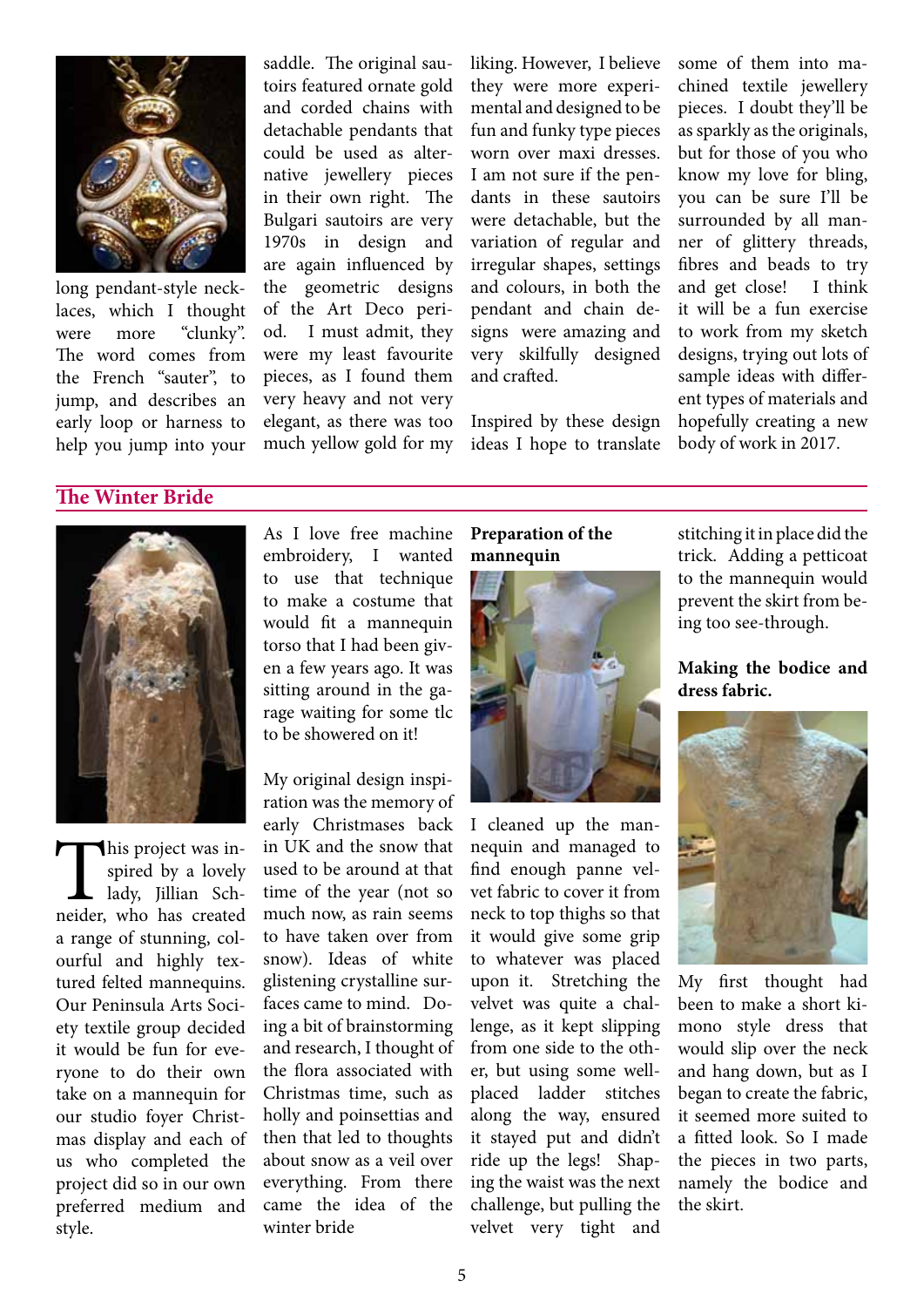The bodice was done in one large panel using sticky washaway stabiliser. I covered the stabiliser, sticky side up, in a criss cross range of textured and glitzy yarns, fibres and snippets of fabrics, such as velvet and tulle, leaving holes to give it a lacy effect. The sticky layer and yarns were then covered with another layer of non-sticky washaway to hold everything in. I then free motion stitched, ensuring everything held together and wouldn't unravel when rinsed.

Having stitched the piece, I folded it in half and cut out a neckline. It was reinforced with more stitching to fit snugly over the neck of the torso. The fabric is quite stiff when the washaway is still attached, but it's better to do any shaping with the washaway attached, as it is easier to manipulate under the machine or by hand. The sides were stitched together by hand at first to determine the armhole sizes and then finished off by machine. The whole thing was then set aside to be attached to the skirt later.

#### **Making the skirt**



The skirt was made up

of three pieces of free machine embroidered fabric panels created in the same way as the bodice. The pieces were machined together, gathered at the top with fine elastic and then tacked to the bodice while on the mannequin, with regular checks for fit and uniform drapability. The join was then reinforced by invisible machine stitching.

Once the dress was completed it was soaked to remove all traces of the washaway fabric, left to dry and replaced on the mannequin.

## **Making the embellishments**

There were several elements that I wanted to include as embellishments, namely the holly leaves and pointsettias that would make up the "sleeves" and provide an edging to my bodice top and bottom.

The first of these, the holly leaves, were made using the same layout technique on washaway fabric as for the skirt and bodice. The individual leaf shapes then needed to be stitched out. One option would have been to free machine stitch the shapes, by following a drawn outline on the top washaway fabric; first using free motion running stitch to go over the outline of the leaf, its main veins and then filling in between at random, to connect all

the loose thread elements and finally finishing off with a close zigzag or satin stitch along the veins and around the outline to enclose the leaf shape and give it a finished edge. I didn't do that!

I decided instead to digitise the free motion stitching so that I could exactly repeat the leaf shapes in a fraction of the time it



would take me to stitch them out manually. The most time-consuming part was designing the holly leaf on the computer, using Janome Digitizer MBX Software and figuring out the sequence of the stitch lines and what length and width the stitches needed to be. Having done that, I now had a digitised design that I could resize up or down for any future use and all I needed to do was to transfer the design into my Janome 15000 sewing machine which I did with a USB stick.

I managed to sew all the leaves from one large piece of created fabric, repositioning the embroidery hoop several times. I then carefully cut them



all out before washing away the stabiliser. This time, I did leave some of the sticky residue behind to make sure the leaves had some body and would sit more rigidly on the mannequin. When dry, the holly leaves were sewn in place by hand along the neckline and around tops of the armholes of the bodice.

For the poinsettias, I followed the same process asforthe holly leaves, in that I digitised the free motion stitch of the flower petal rounds. I used the same sticky washaway layout technique as per above, but laid on a top layer of thin tulle, to give a stronger foundation to the petals, before covering with non-sticky washaway stabiliser.

As with the holly leaves, once I had all the petal rounds stitched, I cut them out and then soaked away the stabiliser, but again not completely, to give them some body and reinforcement for shaping. When dry, the rounds were stitched together by hand, from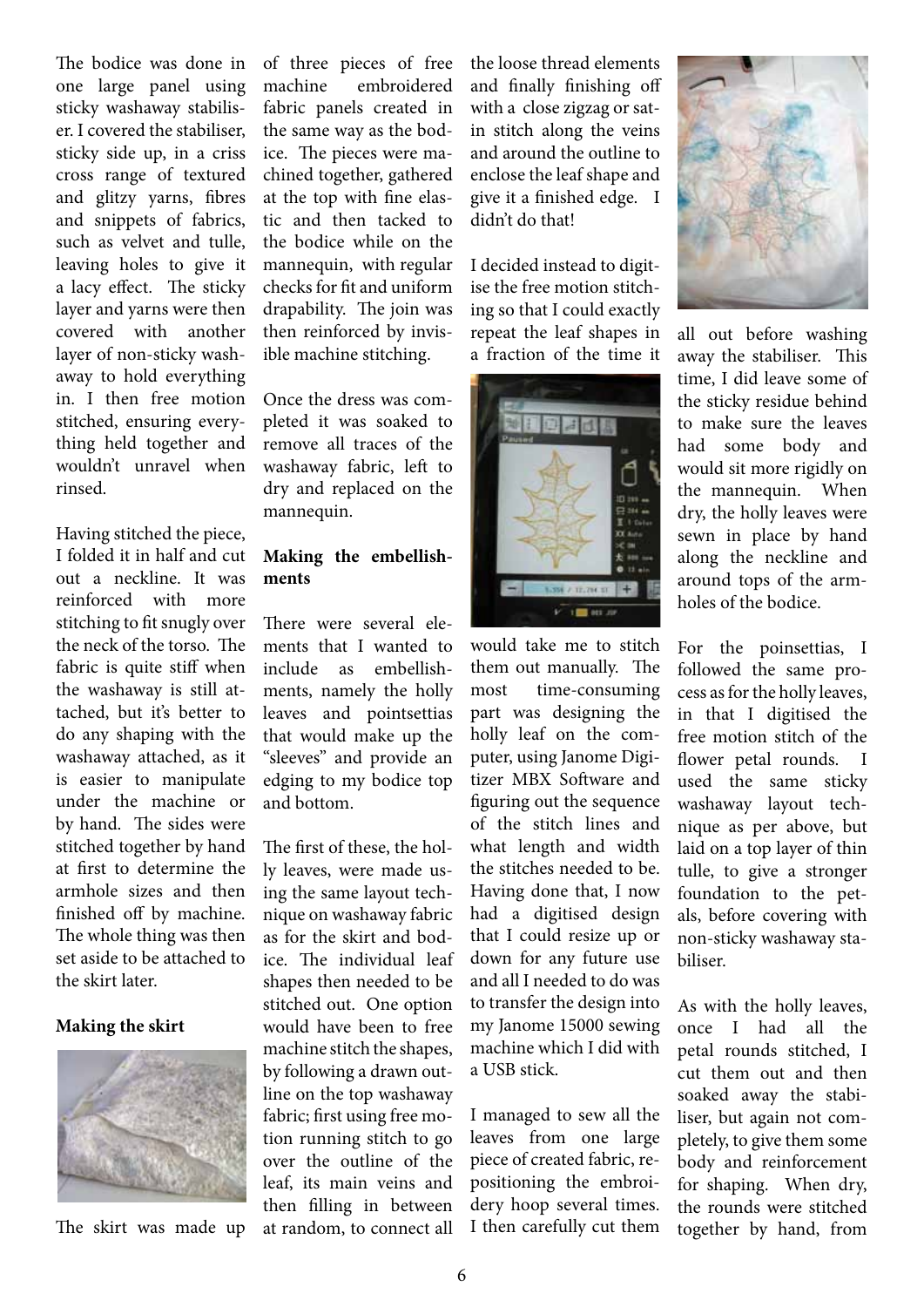large to small and in the centre Isewed a gemstone to add some sparkle. The gemstone colours were originally a yellowish green, which wouldn't have fitted the colour scheme, but I coloured them with a blue alcohol permanent marker pen to obtain a colour that harmonised with the snippets of blue/green velvet on the dress and helped to unify the whole design.



The poinsettia flowers were then pinned onto the bottom of the gathered bodice and stitched on by hand to follow the hipline, giving more of a corset finish to the bodice top.

To finish off I needed to make a veil which I did using a very light tulle netting. I edged the bottom in white, with a machine built-in scallop stitch, again using stabiliser to make the slippery material easier to work with. I cut some butterfly shapes from a blue sheer glittery fabric, using my Sizzix die cutting machine and then using chain stitch, sewed the butterflies onto the tulle veil by hand, so that they sat up off the surface. The veil was then gathered at the top and my last remaining poinsettia flowers were stitched onto the veil to hold it in place.

Once the mannequin was complete, it was mounted on a dowel. A wooden base was made for it so that it could be placed upright in the foyer, allowing the skirt to drape freely.

I just have to find someone now who is petite enough to fit into it!!

## **Making the veil**



# **Practical Free Machine Embroidery Part 2 - Zig Zag Stitch**

ast time I talked<br>about how to sew<br>running or straight stitch about how to sew with free motion to create various types of lines for outlines, text, raw edge appliqué, free hand drawing lines and quilting stitches such as stippling and echo quilting.

In this article, I'll cover using free motion zig zag stitch. Zig zag stitch has lots of uses and can give you a huge variety of pattern options, as you'll no doubt see from your machine's built-in stitch chart. Whilst running stitch is the workhorse, zig zag is the embellisher with lots of decorative options thanks to its extra sideways motion.

Zig zag stitch has the advantage of being able to cover a large area of space in a shorter time than running stitch which makes it ideal for a background filler or underlay if you are doing a lot of stitching – particularly thread painting, which we'll cover in more detail later in this article. It's good for texture as it can give smooth or jagged edges and you can also build up stitches to get height, which is great for doing 3D or stumpwork style stitching. You can still sew lines, but you'll have more choice on the width of your lines. Remember that with free motion embroidery, you control the stitch length, co-ordinating the speed of your hand movements with the foot pedal speed, so you can decide if you want a very spaced-out line (move faster), or a close-sewn satin stitch line (move much more slowly and methodically).

For my samplers I'm using a Janome mid-range computerised machine the DC3050 and I can go from 0 to 7 mm width, but some higher spec machines can go wider. With most modern machines you should be able to vary the zigzag width while you're sewing. It can take a bit of getting used to, but if you have your work hooped, try guiding it just with your left hand and then you should be able to



operate the width control with your right hand. My machine has an LED display which tells me what the width is and I can vary that by tapping on plus or minus keys to make the stitch wider (+) or narrower (-). Your machine may have a dial or a sliding lever which does the same job. A knee lifting attachment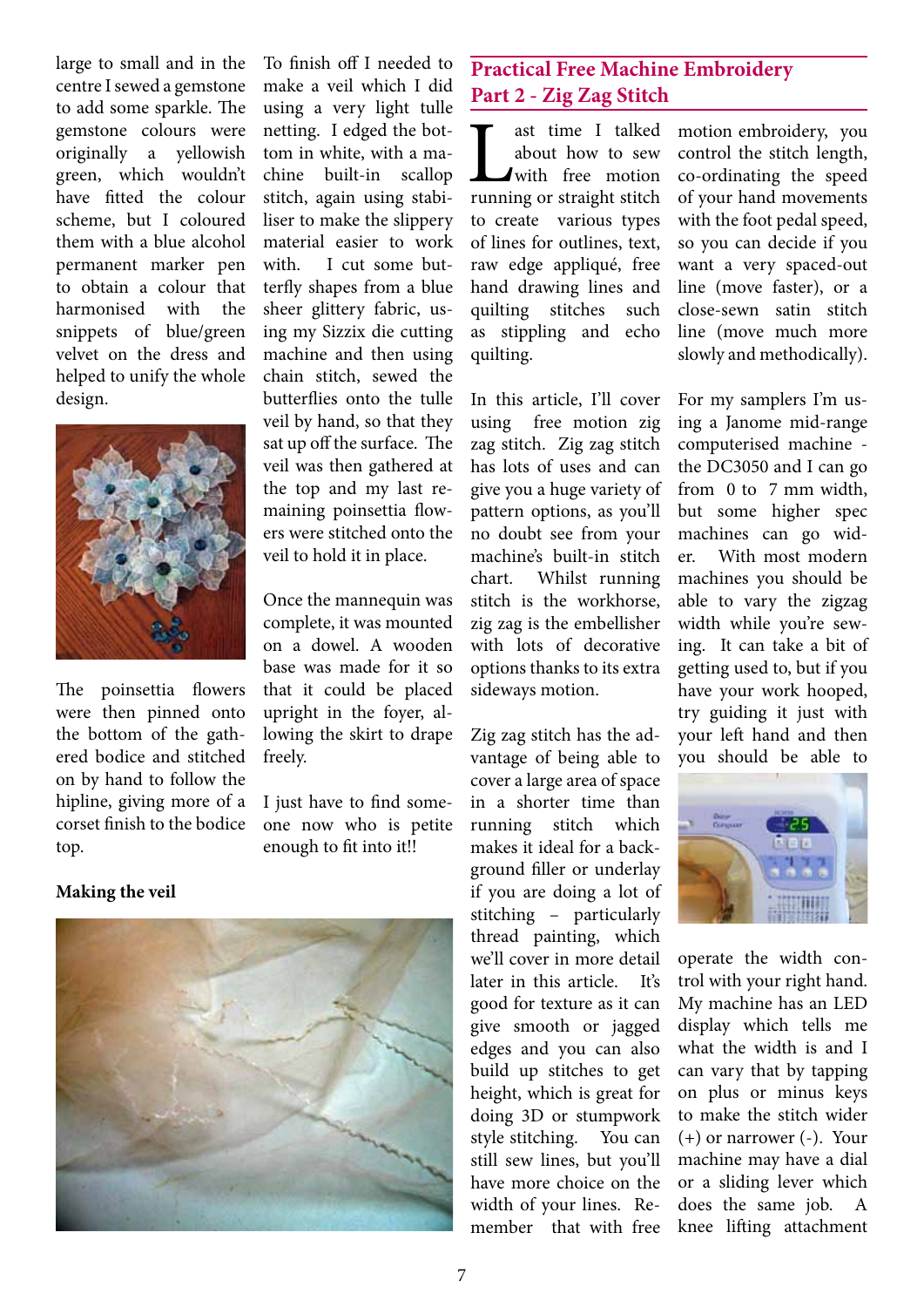is also available for some machines, which lets you control the width with your leg, enabling you to keep both hands on your work. Being able to vary the stitch width as you sew allows you to be more creative, as you can make more interesting shapes, such as tree trunks, leaves, hearts, diamonds, circles, ovals and scallops.

The best way to see what you can do with zig zag stitch is – you guessed it – play! If you check my previous sampler article, it will explain how to set your machine up for free motion embroidery. This is the same whether you use running stitch or zigzag, but just make sure your embroidery foot will have enough of a gap inside it to allow for the needle to swing from side to side, otherwise you'll end up with a broken needle!

Once you're ready to sew, place a square of stabilised fabric in a hoop – for added stability an extra layer of stabiliser can be added, as the machine takes a bit more of a pounding with zig zag stitch and will have a tendency to pucker if not well stabilised, so the more foundation it has to work on the better. I used cotton fabric and stabilising felt in the hoop and slipped a loose layer of tearaway stabiliser directly under the hoop.

Practise some random lines of stitching just to see what the effect is when you start to move the hoop around at different speeds and varying your stitch widths. Notice the difference in the appearance of the stitching when you move in a forward and back motion, as compared to a sideways or circular motion. Don't worry if this first sampler is messy and you have lines going everywhere, as you can be more orderly in your next one. This first sampler is just to get you used to the zig zag motion when you move the hoop freely.

If you are feeling adventurous, you can try playing with some of your built-in stitches. You'll see with the feed dogs lowered, that you will get some interesting results. The patterns that you stitch out may bear no relation to the picture on the front of the machine or on your stitch chart, because you are moving the hoop differently to the way it would move automatically to do the built-in pattern. That's fine though as you'll make new patterns – maybe jagged edges that can look like cogs, tree or leaf outlines. Already, you can see how many options you now have for free stitching.

To prepare for a second sampler, I drew out a grid on an A4 portrait size of paper, 5 lines across and 3 lines down, giving 24 squares approximately 2 inches by 2 inches. In each of the squares I started to doodle various lines and shapes with a pen using a zig zag motion.



These shapes will give you an idea of what you can sew. For example, I drew a thick and thin continuous zig zag line curving and changing direction. I drew grasses, leaf shapes, tree trunks, flower heads, ferns and squares and I'm sure you'll have lots more ideas. If possible, try and draw the design without lifting the pen off the paper, as this will help you figure out how to translate the design into stitches. This way, whatever you can draw you can stitch.

Have your fabric marked up in a grid too (it doesn't have to exactly match your paper size), so you can separate your stitches this time and make the designs easier to see. Hoop up as before and start to create small samples in each square or section. You may need to use a larger hoop or make several samplers. It can

help, when you first start out to make a note of the settings of both the stitch width and spacing on your sampler, in case you want to recreate those designs again.



This can get addictive and I got a bit carried away and did 4 samplers, as I also wanted to try out effects with metallic thread and practise creating beaded shapes. These are raised shapes that can be used to great effect when sewing insect bodies, such as beetles, spiders or butterflies. To make a raised shape you are simply oversewing on the spot, with maybe a little movement up and down or side to side depending on how big you want to make the shapes. You will need to reduce your speed as the thread starts to build up in height and volume, so you don't break the needle.



As mentioned earlier, one of the most exciting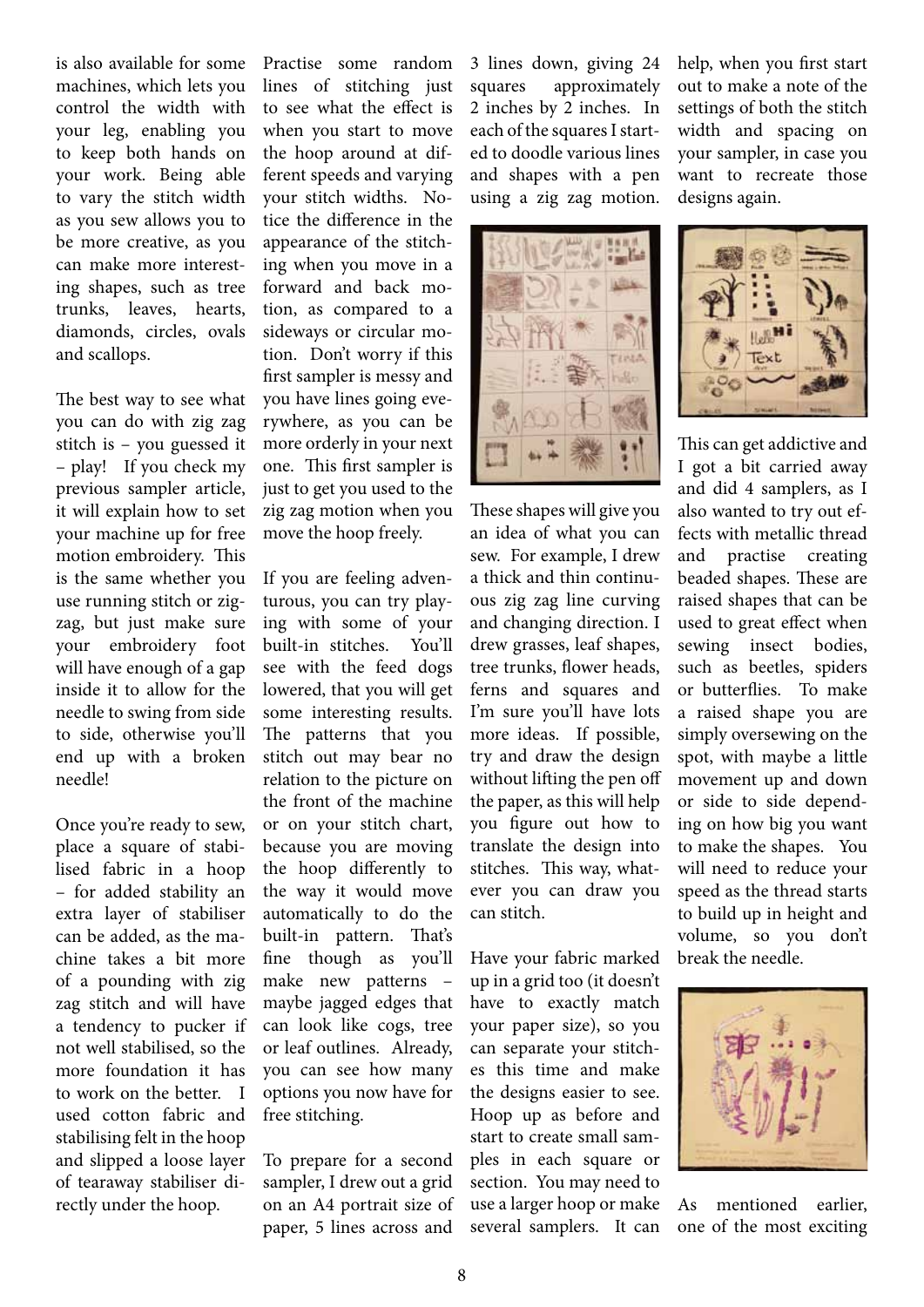ways you can use both running and particularly zig zag stitch is to paint with thread. The zig zag stitch is great for overlaying threads on top of each other to give you a lovely blended look. It also gives a very painterly effect, as the large jagged stitches can look like bold brush strokes, adding movement and drama to the image, or you can keep the zig zags smaller and almost blend them together invisibly, giving a more subdued and serene image.

It is great fun to create a "painting" with your sewing machine and you will learn an awful lot too about blending colours along the way. If you're first starting out, I'd recommend choosing a simple image to work with - either your own or a picture you've seen that you like. Here I've chosen a birthday card



picture that I cut out and saved a few years ago, as I really liked the simplicity of the subject matter and colour scheme used and it was ideal for this practice exercise. I chose not to have a precoloured background for my picture and sketched the rough design straight onto my fabric. However, you could very well use a digitally-printed or heattransferred image on your fabric, or you could prepaint your background before you start sewing. You could then choose to only partially cover the image with stitching and let the background show through or completely cover the whole fabric in stitches.



If you're interested in trying out thread painting, This project will be featured in a new tutorial shortly.

One thing you may find when painting with threads is that the fabric can pucker or distort with the amount of stitches you cover it with. The more stitches and the larger the stitches, the more distortion can occur. There are several ways to counteract this, but there is not scope in this article to cover all the options. However, the one I will recommend for this thread painting project is to make sure that your fabric is well-hooped and don't go too heavy on the background stitches. I will be offering some free machine embroidery courses later in the year and those are the things we'll go over in more detail. It's also something you need to experience yourself when stitching to be able to work out how to make the necessary compensations.

If you're thinking thread painting is a bit too daunting at the moment, here are some other ideas. They are simpler exercises you can try, which are quick and fun to do andwill give you practice in creating shapes and edges.

Here I've created some hill shapes, using torn paper and crayon to mark the lines. The fabric was ironed to set the crayon and I then had



some background colour to sew over. As you can see, the larger grasses in the foreground are quite jagged and detailed and as they recede they get fuzzier and greyer. It doesn't really matter what colours you use, as this is a fun exercise to play with zig zag shapes, but if you want to learn more about recession and tonal values, try working with brighter warmer colours at the front and using cooler, lighter and greyer tones for the hill foliage further away. This is another area that is full of colour blending possibilities that will be covered in a later workshop.



The image above shows stitching worked over a small fabric area of 1½ inches square, which is ideal for a small brooch, keyring or framed embroidery. I first marked out some wavy lines and then filled them with variable zig zag stitching, closely butting up the adjacent lines. When I'd filled in the lines, I cut out the square shape and satin-stitched around the edges, mounting it onto some sticky-backed felt, adding a brooch back to finish. On this sample I added some bead embellishments before mounting it onto the stickybacked felt, but you could also embellish with hand stitching if preferred.

I hope the above ideas will encourage you to have a play with free motion zig zag stitch, as it will really help you to get the most out of your sewing machine. I would add that this is just the tip